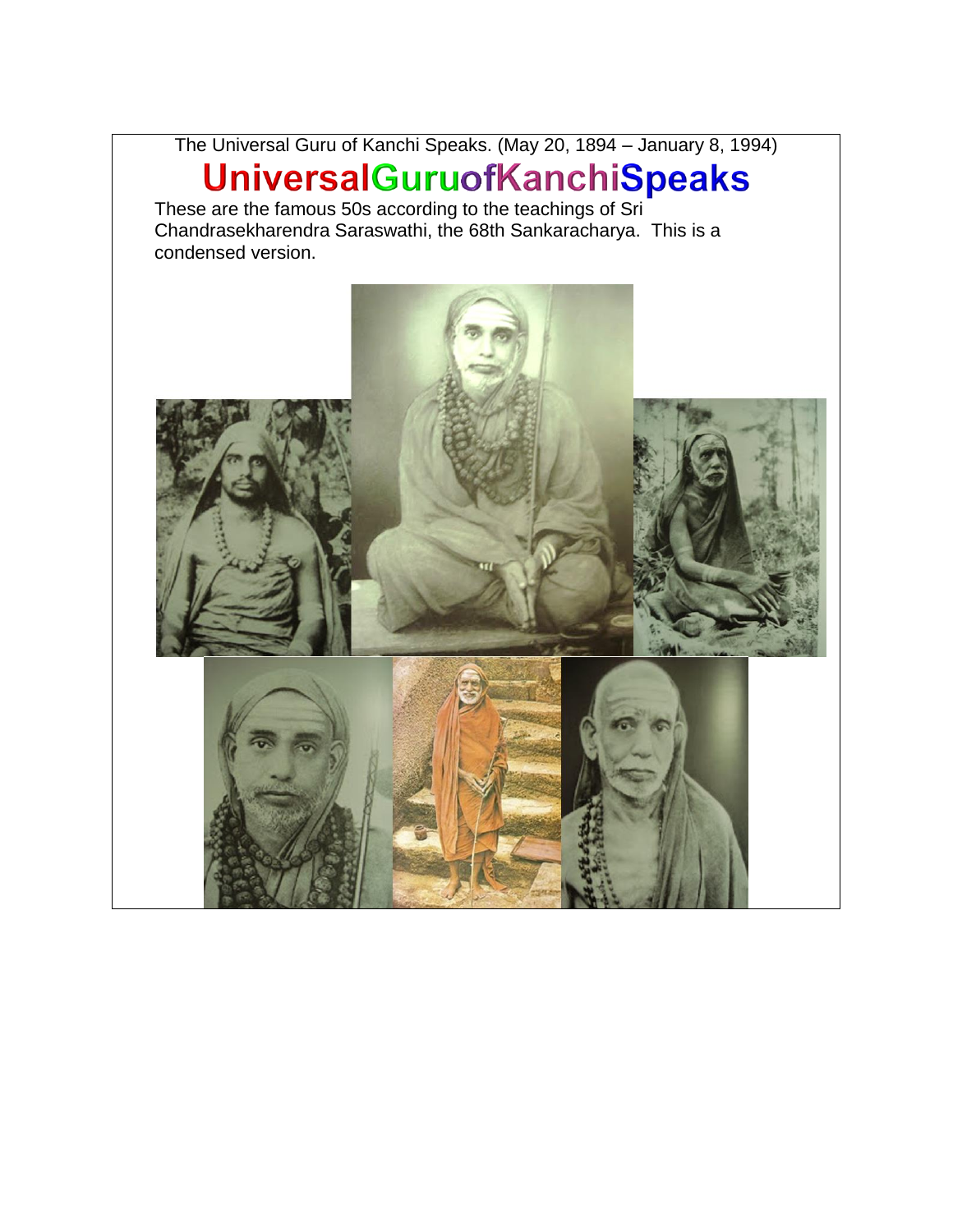

<http://www.kamakoti.org/miscl/divine50.html>

[https://plus.google.com/photos/+RamaniVishwanaathRamalingam/albums/59](https://plus.google.com/photos/+RamaniVishwanaathRamalingam/albums/5970407813302119233) [70407813302119233](https://plus.google.com/photos/+RamaniVishwanaathRamalingam/albums/5970407813302119233)

1. We need Temples to develop Bhakti. Offerings are tokens of our gratitude to God. Faith in God and tolerance remove sorrows.

2. We all have in us THIS, which is the Source, God, Reality...

3. He alone is Acharya, who knows, practices and teaches Sastras, and makes people follow the path of Sastras.

4. பூர்த்தம் pūrttam (pūrta). Meritorious work, act of pious liberality, as digging a well, building temples... Ishtam is performance of sacrifice. A combination of these two is iṣṭā-pūrttam. Maintain mental focus, purity and

restraint and rise above difficulties, dishonor. இஷ்டாபூர்த்தம் iṣṭā-pūrttam

= Sacrifices and charitable deed

5. Love for fellow man is the cure for the ills of the world. Give up Desire, Hatred, Anger, and Malice.

6. Repent for your faults. Pray to God to purify your mind and give you the will power, courage and intelligence not to do them in the future.

7. Reality is One; names are many. Paramesvara and Narayana are one and are not two.

8. Man's aim is to avoid rebirth. Man has intelligence and instinct, while animals who move horiontally have the instinct only. Man grows skywards to look up to God. [tiryaggata = tiryag-gata ] mfn. going horizontally (an animal) 9. All objects and colors, subjected to fire, become black first and white later and last. In spiritual terms, White is the Ultimate Reality and thus Siva, and the Black is Parvati.

10. The Rainbow colors represent personal gods (Saguna Brahman), while the colorless rays of the sun represent the Impersonal Absolute God (Nirguna Brahman).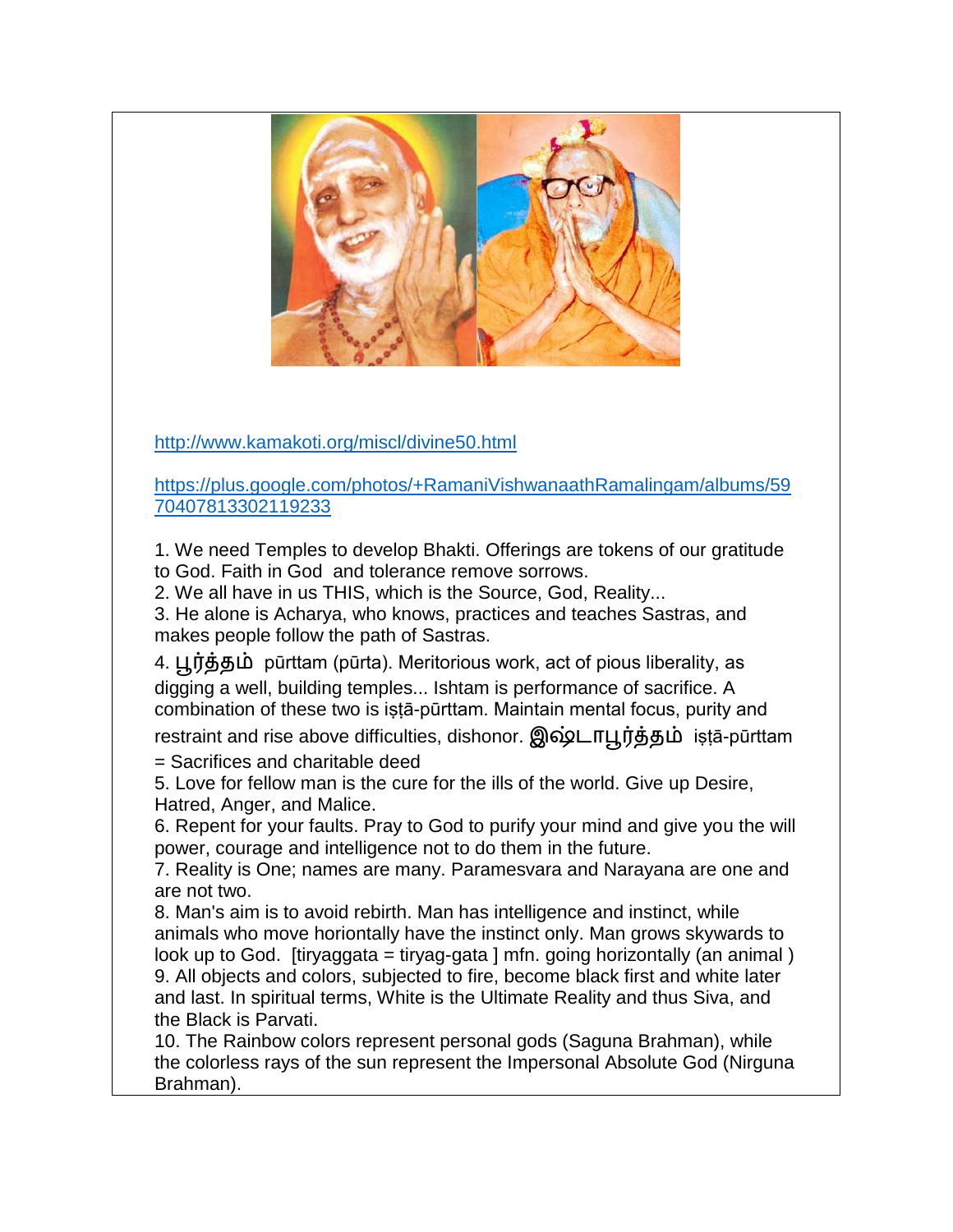11. The fruit of education is to know Him with devotion. Names and forms are mental creations. By a process of elimination of names and forms, we arrive at the Ultimate Truth found to be God.

12. Education without humility is no education and has today become merely the means of livelihood. For true education, the student should go to a guru and follow the guru-kula system.

13. The goal of knowledge is the understanding of the Ultimate Truth. The first fruit of education must be humility and self-control.

14. The total surrender to the Lord is a means of learning our insignificance and the transcendent grace of the Lord.

15. Devas are way stations on our way to Atman (God, the Self in us). At the end of the journey, Karmas fall by the wayside and we reach God. Until then, all our acts should be directed to gods.

16. Rituals have a place for men attached to action.

17. Agamas, Puranas, Sastras, itihasas, Gita...are books of wisdom.

18. Gita teaches that out of attachment only comes Reality.

19. Ahimsa appears to be good as an ideal or for preaching. If we attain Jñāna that God is all, we will develop the same love for all that we have for God; This is the sign of Ahimsa.

20. All our actions are ordained by Him and are meant only to purify our minds.

21. Man cannot live by rice alone. Other edibles satisfy hunger and are pleasing to the eyes, tasty to the tongue and nutritious to our body. The same paradigm applies to worship of many gods.

22. Men of means should live like the poor and should not increase their wants beyond necessities. The rich should share their prosperity with the poor. This is punya, leading to salvation. The more we increase our wants, to that extent, there will be no peace or comfort and it will only produce poverty and sorrow.

23. He, She, It, and That should be rendered identical with us. if there is nothing other than us, then desire will not arise. If there is no desire, there will be no effort and no sin. When there is no sin, there will be no body (rebirth) and there will be no misery.

24. Yoga is separation from being united with sorrow. (Yoga is disjunction from sorrow)

25. When yoga, meditation, austerity, sacrifice, performance of karma are accomplished, they indicate what is that one Reality. It is that Reality, which is the true purport of the Veda. Other things are of a changing nature. They become woven into a story and then even that story disappears.

26. We should keep our God-given body healthy and free of diseases so we can practice several disciplines.

27. Savikapla Samadhi: The mind is steady without any distraction, contemplating its object wholly absorbed therein.

Nirvikalpa Samadhi: This is the goal of yoga. In this, the mind ceases to function and vanishes once and for all, leaving the self to shine forth alone. In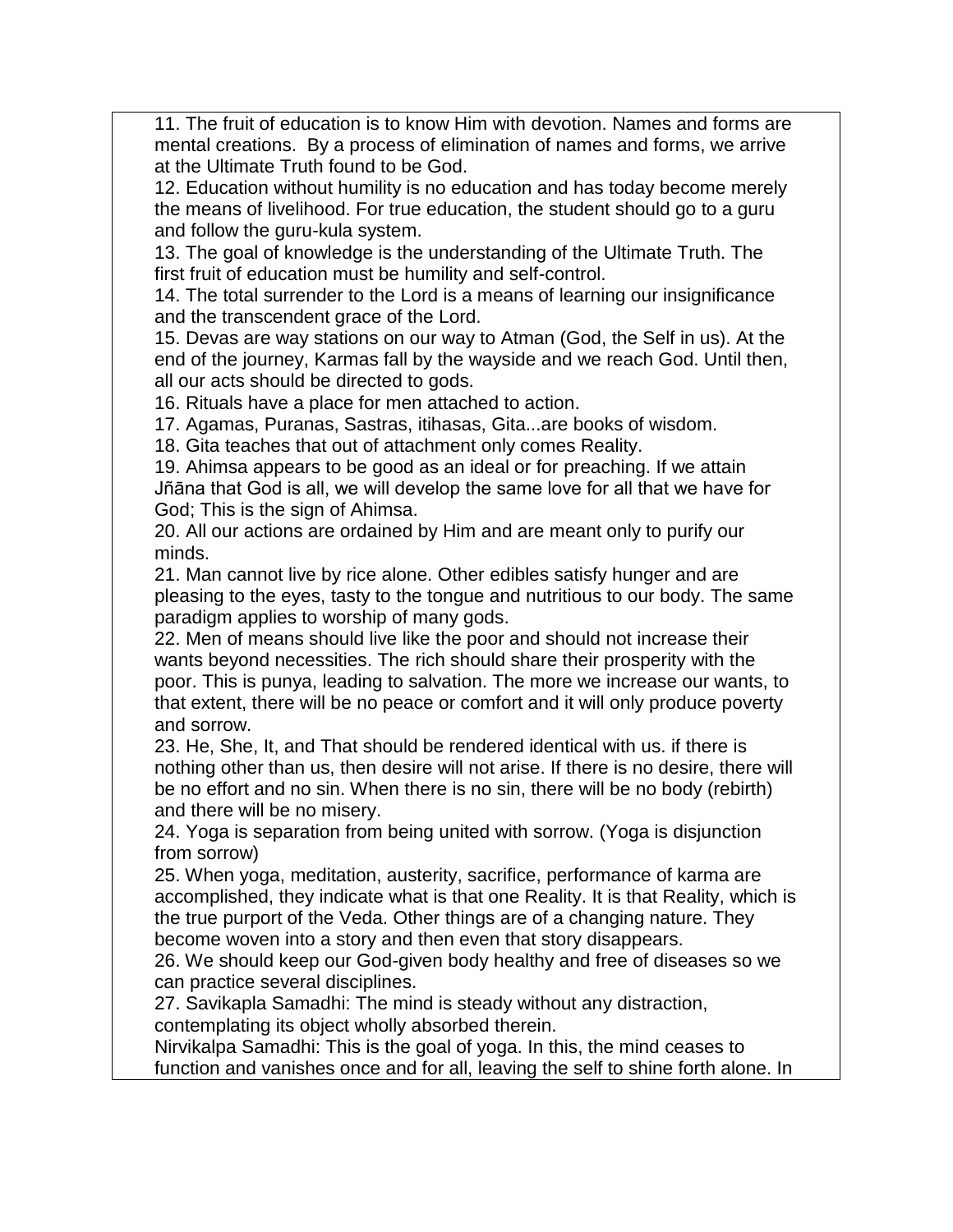Advaita too, the path of meditation is recognized; but here the object of meditation is the distinction-less Brahman.

Sahaja Samadhi: This is realized through the path of enquiry. It is the natural state of Self-realization and one of utter unconcern for the fleeting phenomena.

28. There is nothing to feel elated about seeing the people worshipping me. But, when I reflect that is worship to the God, who they think are

approachable through me, I feel glad that there are so many who believe in a compassionate God who will hear them and remove their misery.

29. Our religion Hinduism has grown by devotion, meditation and selfpurification and survived wars, propaganda of other religionists, lure of money... Great men of Hinduism kept Hinduism alive and thriving.

30. We must accept whatever comes to us, good or bad, as Her Grace. We do not know why she gives it. Our vision is limited.

31. Keeping quiet is not Jivan Mukti. He is a Yogi or Jñāni whose intellect is very subtle and as sharp as a sword. He has to become like a withered tree, an immovable object with a steady mind. He must understand all that is happening around him. His knowledge should be perfect. He should not be affected by passion or sorrow. He should always be happy. None of us is like that and Īśvara is described as Sat-Chit-Ananda.

32. God in his mercy knows our needs. If we have to ask, plead before the Highest and the Omniscient.

33. The earth, the sun and the universe will vanish one day. What is left is some powerful substratum responsible for creation, protection and destruction. We call it God. We have the faculty of thinking and capacity of doing, in smaller or greater measure. This also merges after our death with the omnipotent Being, from whom we derive this energy. The stable principle, which is the cause of creation and destruction of all energy, is God, called by any name.

34. Let us learn to love all by realizing that God is in all. God is eternal and our love for him should be eternal.

35. There breathe on this globe some souls firmly rooted in morals and ethics who live exclusively for others, voluntarily forsaking not only their material gains and comforts but also their own sādhana towards their spiritual improvements.

36. Passion is the cause of birth. Time is the cause of death. So if we go to Him, there is neither birth nor death for us. Let us therefore pray to the Universal Father and Mother.

"Jagatha pitarau Vande Paarvati Parameswarau"

37. There are two kinds of servants: a Sycophant and a Worker for wages. The master will love more the one who does his job as his own out of devotion. So is the case with the Good Master, God.

38. Why do we break coconut before Lord Ganesa's idol? He is the Son of Parameśvara and asked His Father to sacrifice His head with three eyes because only then, he thought any effort would be crowned with success and without any obstacle. So, instead of the head with three eyes, we are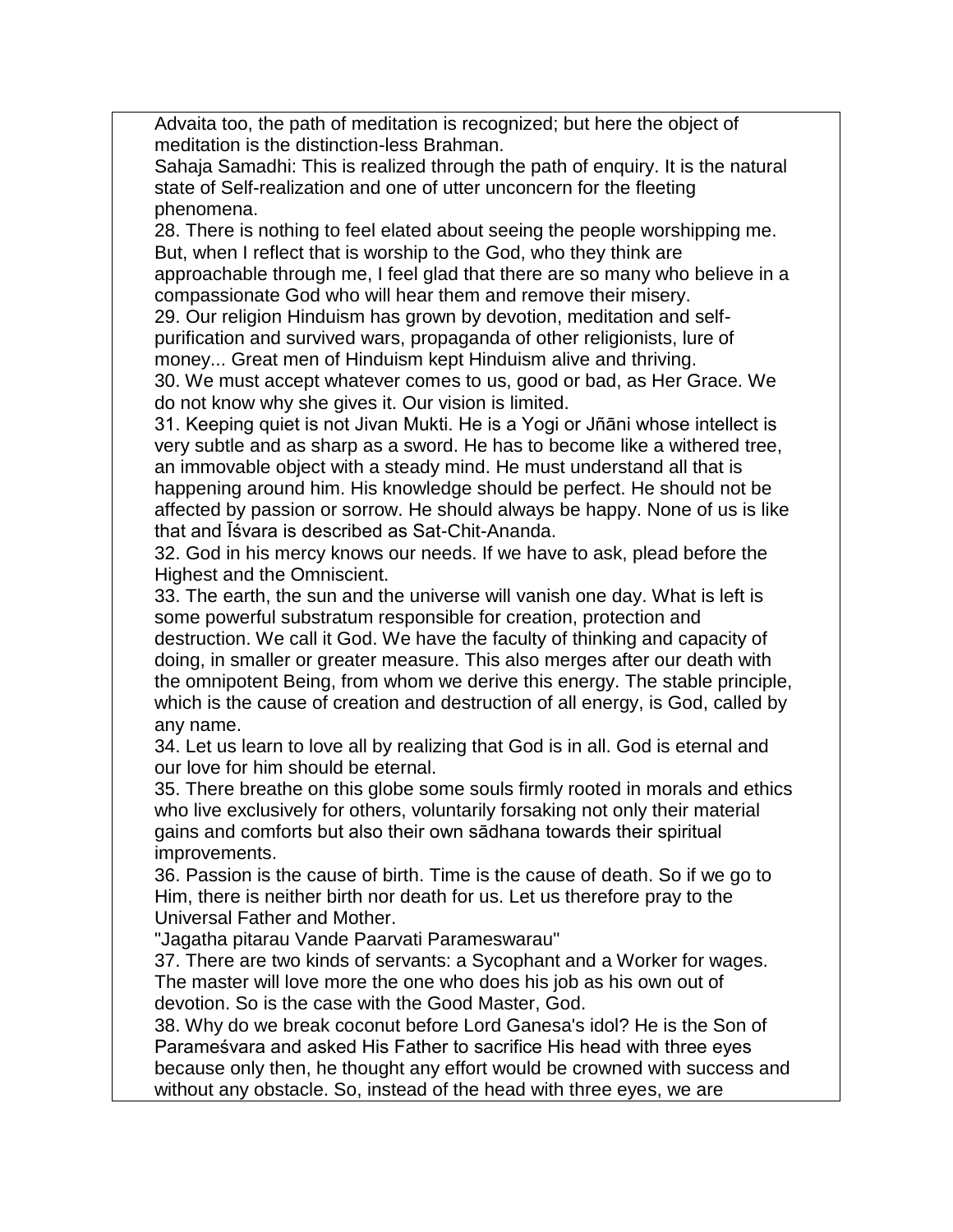breaking coconut which has three eyes. Ganesa is so powerful as to demand the head of his own father. Whatever is superior to everything else must be sacrificed to God. Symbolically, we are sacrificing the three-eyed coconuts created by God, as ordained by Him. When a saṁnyāsin attains Siddhi, this is done. This practice is in vogue only in Tamil Nadu.

39. God is distant, yet near.

40. We see our reflections in a mirror. In a row of mirrors, thousands of reflections are seen. It is only one person who sees all these reflections. The one who resides within us and who sees all this is God. The seer is the cause of all the seen. That cause is knowledge, which is the basis of this world. Where is that knowledge? Within you, what is macroscopic (out there) is microscopic in you.

41. We think joy comes from outside. But it is the smallest fragment of the great joy from within, which is Ananda. Paramātman, the ānanda within is not worried whether any joy comes from outside and mixes with it or not. Waters enter into the sea, which though ever being full, is ever motionless.

42. To worship God at the initial stage, metaphysical knowledge is not necessary. The more and more we meditate, bhakti grows and we automatically realize the universal form. There is no distinction between the devotee and the object of devotion.

43. Our minds should automatically seek and cling to God just as iron filings are attracted by the magnet; the heart of the chaste wife seeks her husband; the creeper embraces the tree; the rivers go to the sea.

44. Hinduism, in spite of its vicissitudes, is surviving even to this day. This is due to the blessings of a succession of saints. If there is one saint among us, the world will prosper.

45. Dharma is a way of performing the duties, which will elevate everyone concerned spiritually. And it is the duty of the king or the state to see that the citizens are provided every opportunity for spiritual growth and progress. That is the meaning of saying: "Raja Dharmasya Kaaranam".

46. For Upāsana, you have to follow the Śāstras or Scriptures. The different upāsanas are all aids in the path to the ultimate goal, namely, understanding Reality. Scriptures prescribe Upāsana in order to train the mind to concentrate. Upāsana is (worship) the affair of the individual; there is nothing collective about it.

47. Neither the raw fruit nor the tree wants to leave each other. However, when the fruit becomes ripe, this attachment automatically disappears. Man requires to experience anger, jealousy, passion, etc. just as the fruit had to undergo various stages of growth and taste before it became fully ripe so to get automatically detached from the tree. We cannot overcome these experiences in the beginning. However, we must ponder over the fact why we undergo these experiences. Otherwise, we will be the losers. We will become slaves of these experiences and can never achieve fulfillment or contentment. 48. When adversities overtake us, we blame God and complain that He is blind to our misfortunes. Nevertheless, if we indulge in a little introspection, we will realize that our faults are so enormous that we are utterly unworthy of